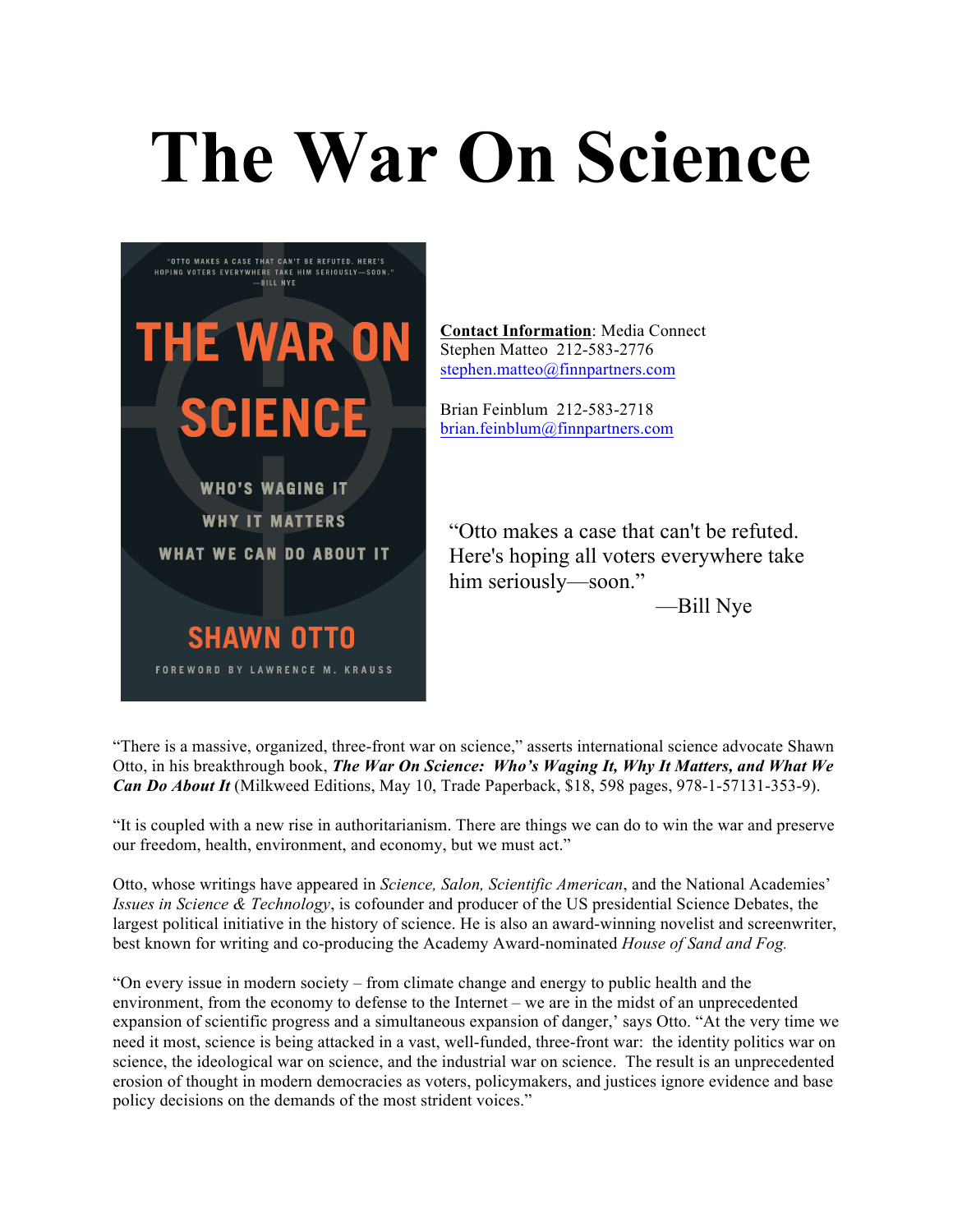Otto's compelling new book investigates the historical, social, philosophical, political, and emotional reasons why the evidence-based politics that gave birth to democracy are now in decline and authoritarian politics are once again on the rise on both left and right—and he provides some compelling solutions to bring us to our collective senses, before it's too late.

"Thomas Jefferson once wrote 'Wherever the people are well-informed, they can be trusted with their own government.' The world has changed. We now live in an age where every major policy issue is either caused by or informed by our knowledge from science," says Otto. "Candidates for public office are rarely generals or diplomats, but they readily opine on foreign policy. They are rarely economists, but they have no problem issuing sweeping economic proposals. Yet they rarely discuss the one other major subject that is truly affecting all voters' lives — science. They are intimidated by it. But in an age when science is so dramatically impacting everything, we simply have to make it a more central part of the discussion"

In *The War on Science*, Otto reopens the necessary public conversation on science and the common good.

## **Otto's book:**

- Exposes the seven stages of an industrial attack on science.
- Explores why America—the winner of the science race—has since become either unaware, dismissive, or willfully blind to the problems and solutions science poses.
- Presents initiatives to reform the four major areas of our system that need to work better together: science, policy-making, the media, and the public.
- Suggests how the public can easily improve its understanding of science relative to policy issues and how the public can pressure lawmakers to use evidence over ideology and influence in their decision-making.
- Argues that science and tech issues influence our lives as much as economic and foreign policy issues, and calls for science debates (ScienceDebate.org) among the leading candidates for president and at all levels of government.
- Highlights more than a dozen areas that need to be addressed, including how our country and the world will handle climate change, energy, pandemics, science education, national security, space, genetic research, water and food safety, and health.
- Identifies the different ways the political left and political right go anti-science.
- Shows how the ideological war on science is being fought by religious fundamentalists, who object to the emerging scientific mastery of reproduction and the life cycle and seek to redefine scientific terms according to their own values — and to debate science as if it were an opinion.
- Illustrates how the political left in academia laid the philosophical groundwork for modern attacks on science, and how some professors still reject that the Earth goes around the sun.
- Explains how industry its and public-relations army, financed by corporations and conducted by PR experts, shills, and front groups, take advantage of journalists' naivety about objectivity and truth in order to manipulate the media, thereby shaping public opinion using uncertainties, deception, personal attacks, and outrage to move public policy toward an anti-science position.
- Refutes each of the top 10 climate-denial talking points.
- Offers a science pledge that citizens should demand their political representatives and candidates for office sign.
- Identifies scores of questions our Congressional and presidential candidates should answer covering areas of science, technology, medicine and bioengineering.

"In short, will we, the people, remain well enough informed to be trusted with our own government?" Otto asks in conclusion. "Winning the war on science is this generation's calling. The winners will chart the future of power, democracy, and freedom itself. This book is an account of that war, and what we concerned citizens of all political persuasions, in all countries — can do to win it."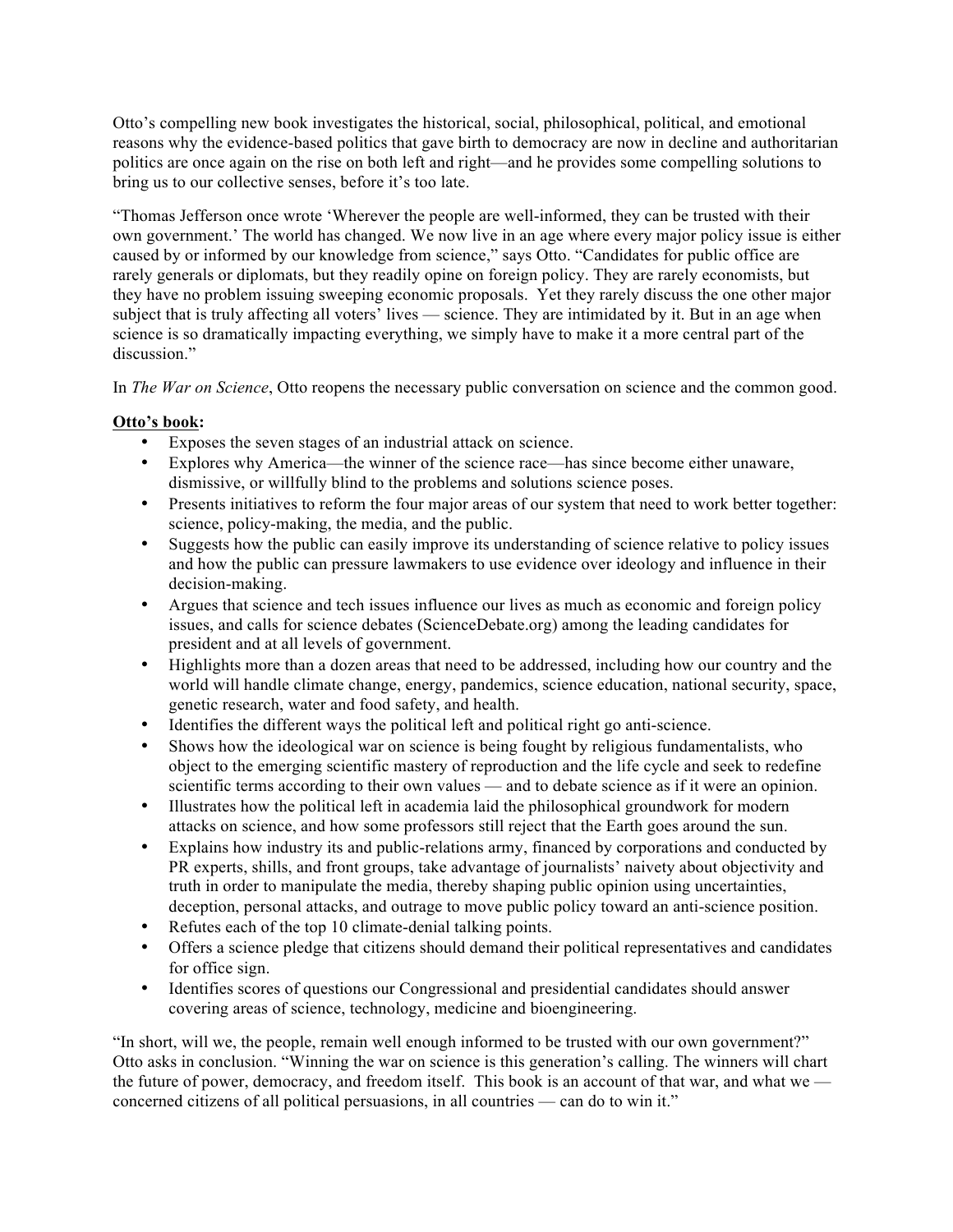# **Shawn Lawrence Otto Biography**



Shawn Lawrence Otto is the organizer and producer of the last two U.S. presidential science debates, in 2008 and 2012, between President Barack Obama and his opponents John McCain and Mitt Romney. He is recipient of the National Distinguished Public Service Award from the IEEE-USA, the world's largest professional technology society, for "talking the lead in elevating science and technology in America's public dialogue."

Otto is also the award-winning screenwriter and coproducer of the Academy-Award-nominated HOUSE OF SAND AND FOG, starring Ben Kingsley and Jennifer Connelly.

In addition to his science advocacy and film work, Otto is the award-winning novelist of "SINS OF OUR FATHERS," finalist for the LA Times Book Prize and winner of the NE Minnesota Book Award, of the nonfiction book FOOL ME TWICE: FIGHTING THE ASSAULT ON SCIENCE IN AMERICA, winner of the 2012 Minnesota Book Award, and is editor of the collection WRITERS UNITED FOR ALL FAMILIES.

Otto is a frequent national and international public speaker and was the keynote speaker at the 2009 Nobel conference and a "warm-up act" in the run-up to the 2012 Denver US presidential debate. He is a frequent guest on NPR's *Talk of The Nation: Science Friday* and in other media.

Otto is also a frequent writer, panelist and public speaker on film, writing, politics, and science. He has appeared on NPR, PBS, CBS, FOX, NBC, ABC, MSNBC, BBC, and international media. His has written for and/or been featured in numerous publications, including Salon.com, Rolling Stone, Science, Huffington Post, Scientific American, New Scientist, Issues in Science and Technology, and MinnPost.com.

As an artist, Otto is winner of a Sloan Foundation Fellowship, a McKnight Foundation Fellowship, and is a PEN Center USA finalist. His film, House of Sand and Fog, was nominated for three Academy Awards.

Otto is a past board chair of the Loft Literary Center, America's leading independent literary center, and is the architect of their online learning program. He is married to Minnesota State Auditor Rebecca Otto, manager of her political campaigns, and lives in a wind- and solar-powered geothermal green home he designed and they built with their own hands.

For more information, please consult: http://www.shawnotto.com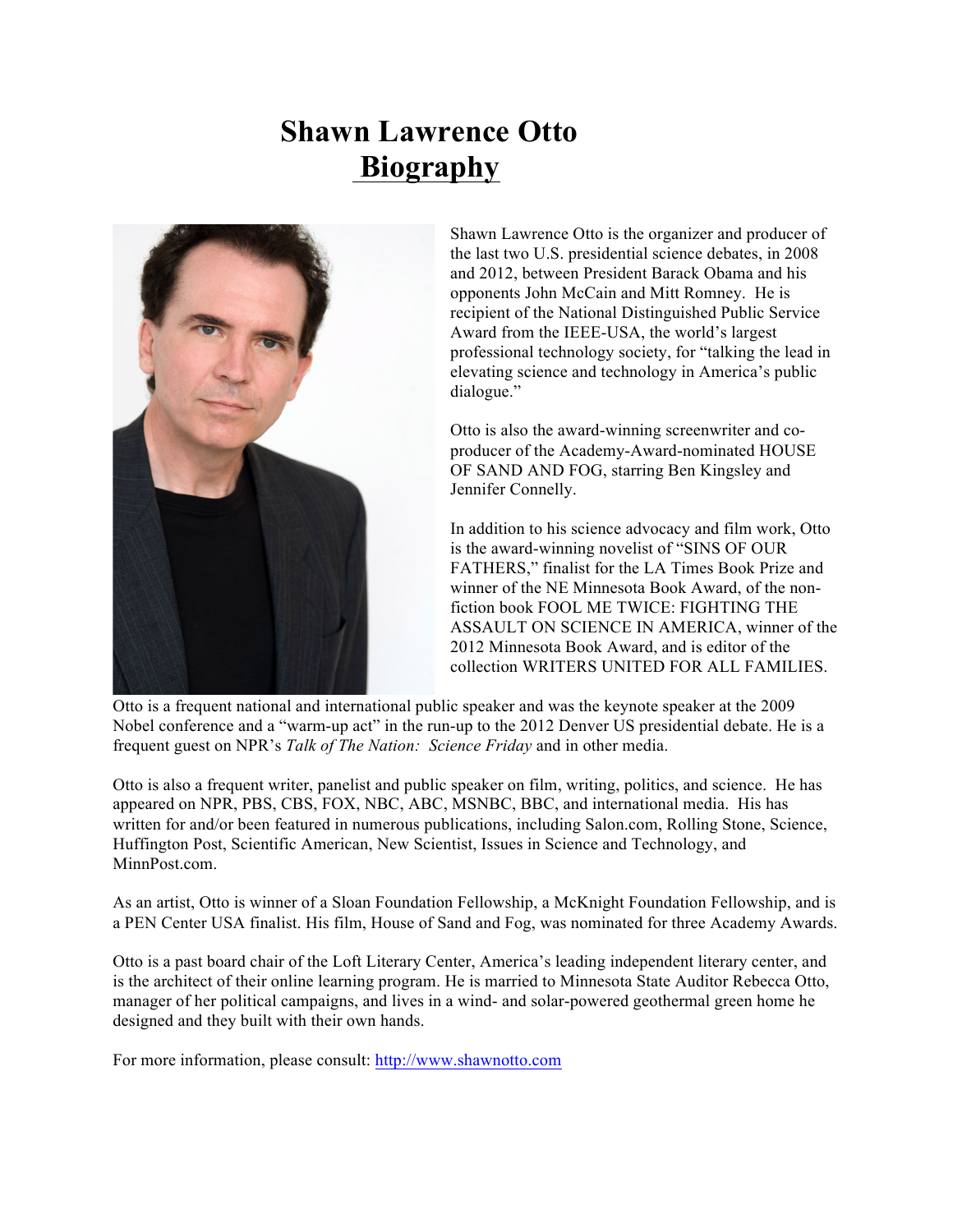# **Advance Praise**

Evidence from science is one of the world's great equalizers, because it forms an objective basis for public policy. This book illustrates how central that notion is to the forming of modern democracy, and how current attacks on science endanger our freedom. Policymakers and voters everywhere would do well to read *The War on Science*.

#### **—Walter Mondale, United States Vice President**

Science is not a body of facts, but rather a structured approach to uncovering the fundamental laws that govern the natural world. As *The War on Science* shows, policymakers who choose to ignore those fundamental laws imperil us all, for the laws of nature will always trump the laws of man. **—Marcia McNutt, President of the United States National Academy of Sciences**

We're seeing right now a titanic battle between the power of science and the power of money--and money is winning. *The War on Science* explains why, and offers some pointers that might get us back on the right track.

#### **—Bill McKibben, Author and Co-Founder of 350.org**

One of the most important books published in the last decade. **—Don Shelby, Peabody-Winning TV News Anchor**

Otto makes a case that can't be refuted. Science is important to all of us, especially in a democracy. He backs it up with peer reviewed studies, carefully researched numbers, and his own extensive experience. He uses the process of science to prove that we need science in order to remain free. Here's hoping all voters everywhere take him seriously—soon.

# **—Bill Nye, The Science Guy**

This insightful, heavily-researched book pulls back the curtain to show exactly where and how the rise of authoritarianism is being accomplished, via academic, fundamentalist, and public-relations attacks on scientists and the ideas of science that underlie modern democracy. *The War on Science* is must reading for anyone wanting to understand what's really going on in today's politics.

**—Michael Mann, leading climate scientist and creator of the iconic "hockey stick" chart**

Before you vote in the next election, read Shawn Otto's *The War on Science* . **— Ben Bova, Award-winning Author of the** *Grand Tour* **series and editor of** *Omni* **magazine**

*The War on Science* dissects today's perfect storm of anti-intellectualism, one that has persuaded millions to agitate against their own interests. This book won't convert Limbaugh dancers. But it could help draw that smart engineer uncle of yours back toward the light. It might even encourage a newborn movement, to revive a science-loving version of conservatism out of the ashes.

#### **—David Brin, Scientist and Award-Winning Author of** *Earth* **and** *The Transparent Society*

In the struggle of people to be free, there has been one common denominator on which, like Sherlock Holmes, democracy depends—science, and the evidence it provides, as a guide to truth, fairness and justice. This insightful book explores how science became a necessary prerequisite for democracy, why it is under attack today, and what we can do to defend truth and freedom.

**—Maria Konnikova, Bestselling author of** *Mastermind: How to Think Like Sherlock Holmes*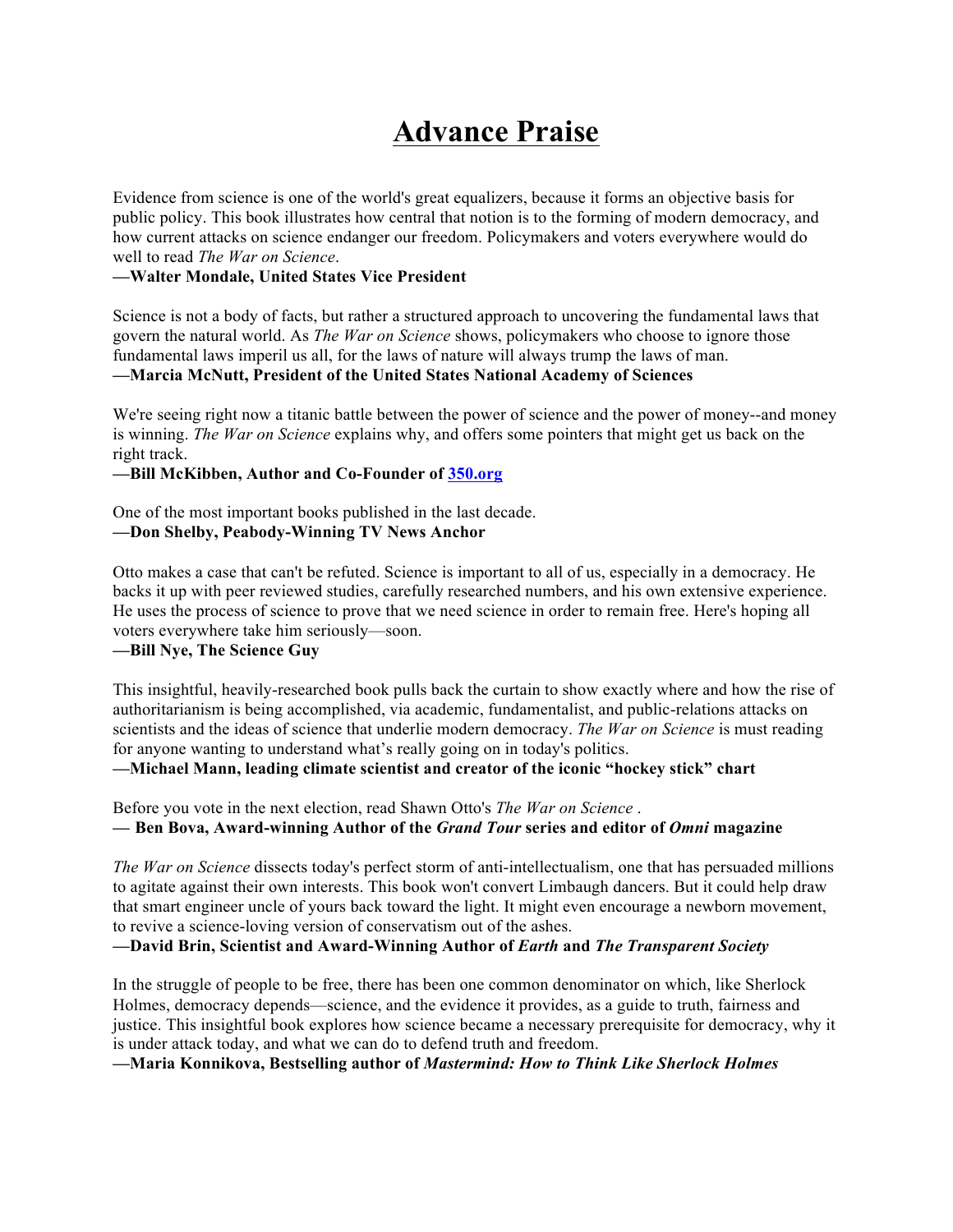# **How To Win The War On Science**

If the messages coming from science are being ignored, misunderstood or opposed, science needs to fight back. *The War on Science* presents a 14-step battle plan to ensure that the world embraces the truths science has to offer.

## **1. Do Something**

There are many things one can do, from personal actions like installing solar panels or buying into a community solar garden, to broader ones like trying to change public policy. One of the most important things a concerned citizen can do is organize, which means taking a public stand against the war on science, staging or participating in events that dramatize their concern, inviting local policy makers and media, and asking friends and family to join in.

## **2. A National Center For Science and Self-Governance**

To be successful, self-governance relies upon Jefferson's edict of the well-informed voter. We cannot take that for granted; instead, we need to introduce certain safeguards to protect it. A wellendowed, university-based Center for Science and Self-Governance could work to bridge that gap. Such a center could focus academic resources on developing the scientific knowledge and legal strategies necessary to address this growing threat to democracy in a nonpartisan way.

## **3. Push For Science Debates**

In an age when science drives well over half of all economic activity, what is each candidate's vision for maintaining a competitive edge? Politicians for high office should debate how they'd tackle climate disruption, how to manage biosecurity in an age of rapid international travel, and how they'd balance privacy and freedom on the Internet, or manage public health and the environment.

#### **4. Politicians Should Have Science Advisors**

Every legislator and executive at every level of government, from international to national to state to large municipalities, needs science advisors to navigate today's policy issues—the majority of which are science-driven—intelligently and effectively.

#### **5. Preaching In the Age of Science**

The magnitude of the current issues suggest that this would be a very good time for church leaders to reach out to scientists. Religious leaders need to speak out in defense of science and use houses of worship as centers for moral and ethical reflection on the new, more detailed knowledge being created by science.

# **6. Teachers Should Teach Science Civics**

Schools should hold student science debates, establish cross-disciplinary science literacy classes and requirements, and seek to inform parents in the scientific process of exploration so they can serve as good role models to their children.

# **7. Granting Bodies Should Require and Fund More Outreach**

Most of the public cannot name a living scientist, yet there are millions in the United States. The kind of public outreach that is needed includes reaching out to and speaking in churches, rotary clubs, and local chambers of commerce. By making scientists and science communicators known and more accessible to the public, there will be substantially more opportunities for informal exchanges and education on the key science topics of the day, increasing the role of evidence in the public dialogue—which can go a long way to countering antiscience disinformation campaigns.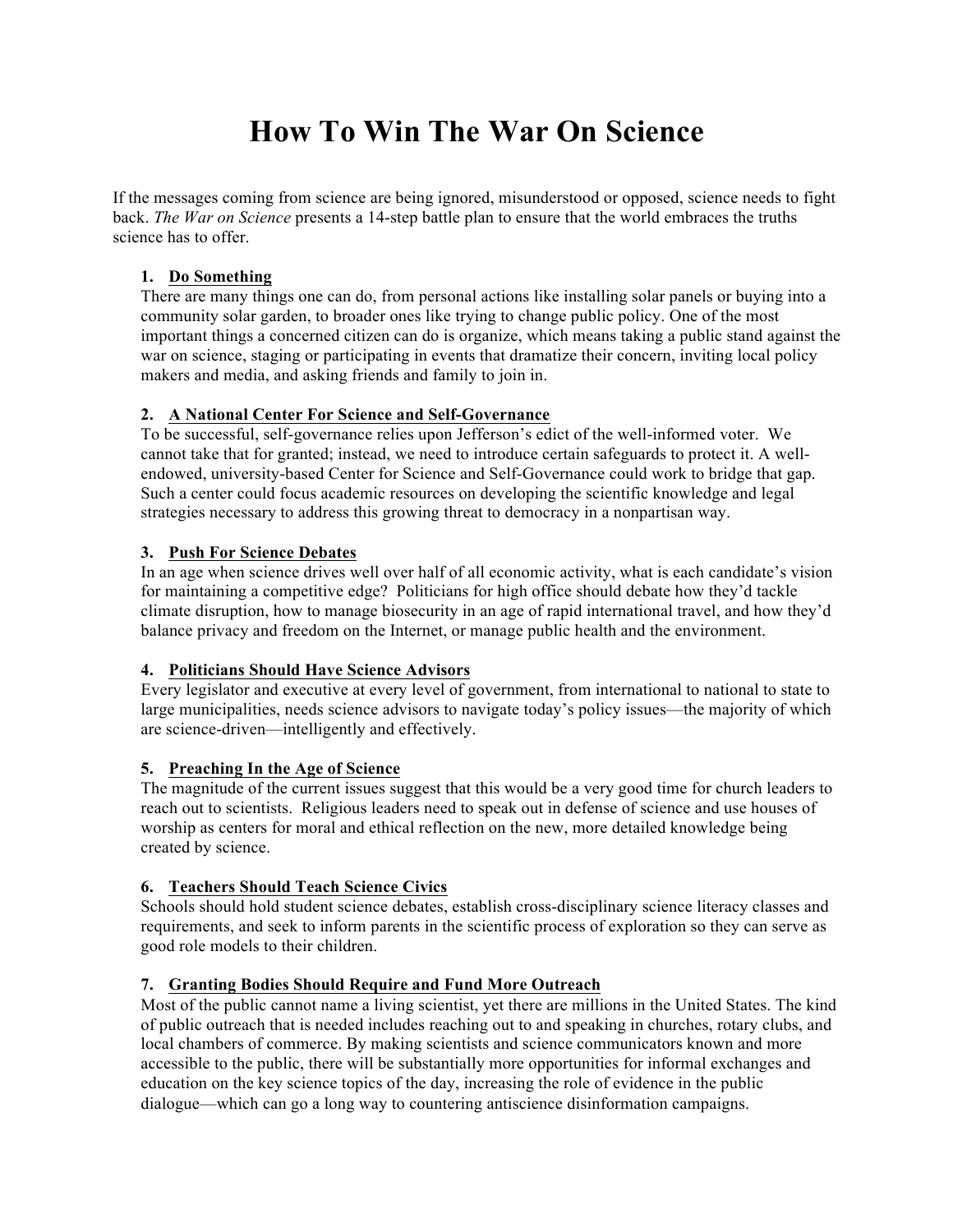# **8. Scientists Should Adopt A Scientific Code of Ethics**

The code should lay out the moral and ethical principles under which science should and should not be conducted. It would have some means of enforcement and exposure of scientists who did not meet this standard, so the public could evaluate their claims in that context. It would have guidelines for best practices in research, peer review, independence, and disclosure.

# **9. Business Leaders Should Form A Chamber of Progressive Commerce**

It is in the best interests of ethical companies and new-economy companies to form a new Chamber of Progressive Commerce, to work toward advancing their business interests and their ethical concerns in a common forum. Such an alliance could have the resources to counter disinformation campaigns and leverage its power to create meaningful social change, synergistically creating new markets for their superior products and services (because they don't need to employ antiscience and obstructionist tactics to prosper).

# **10. Diplomats and Elected Leaders Should Use Transformative Foreign Policy**

If free trade is established between countries so too should a shared regulatory framework, to prevent a race-to-the-bottom exhibition of human and environmental resources simply to provide cheap shortterm economic gain. Countries that exploit labor or environmental resources should be treated similarly to countries that dump currency or commodities into international markets, i.e. subject to sanctions and exclusion from key markets.

# **11. Candidates Should Sign Science Pledges**

In order to reflect candidates' commitments to basing public policy decisions on evidence, versus opinion or belief, we need a vehicle. The Contract From America, the Taxpayer Protection Pledge, and the No Climate Tax Pledge have all sought to restrict reasoned debate. We need a pledge that seeks to expand it. Citizens can print out the Science Pledge and challenge their elected leaders to sign it. The Science Pledge asks candidates to commit to the kind of civic-minded leadership citizens are owed in a democratic republic, where decisions are based on evidence when such evidence exists. It seeks to separate freedom lovers from authoritarians, data-based decision makers from those governed by "but faith, or opinion" and independent thinkers from ideologues.

# **12. Editors Should Insist on Pro-Evidence Journalism**

Investigative journalists should target the fraud of science denial. Science is as foundational to a functioning democracy as journalism. The first gathers evidence on which policies should be based, and the second disseminates that evidence and reports on those policies to the public. There needs to be more reporting based on that evidence and not on subjective perspectives on politics, and a lot more reporting on what is happening to democracy's instruments of self-governance: evidence gathering, evidence-based reporting, and evidence-based policymaking. Is this value-slanted? You bet it is, in favor of democracy.

# **13. Scientists Need to Fight Back**

Scientists must call out antiscience activities.

# **14. Voters Should Support Candidates Who Support Science**

Reject political candidates who ignore the problems and solutions presented by science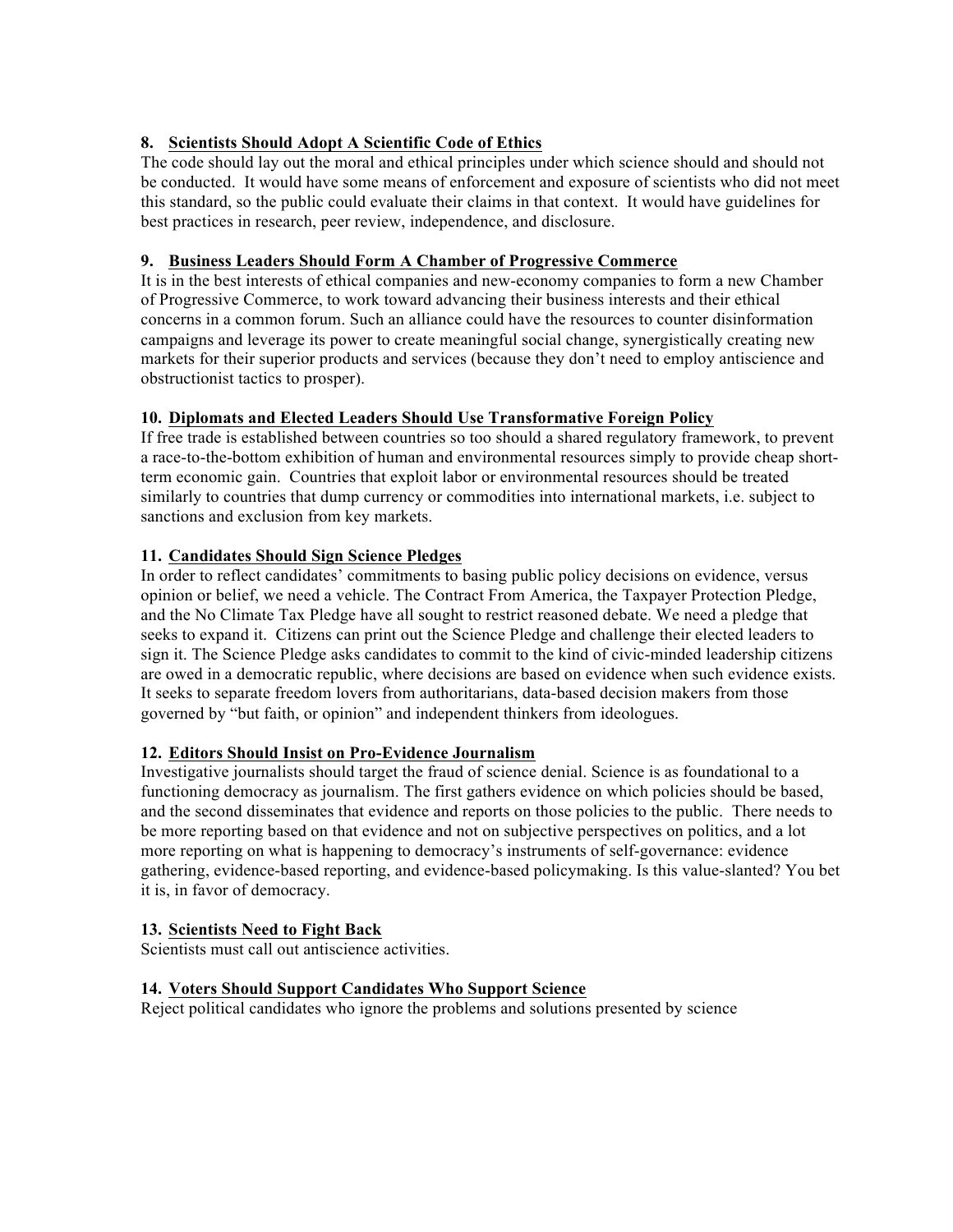# **Shawn Otto Q&A** *The War on Science*

- 1. **Shawn, why, as your book states, is there a war on science?** Science creates knowledge about reality, that knowledge creates power, and that power is political, because it either confirms or disrupts vested interests. Right now the vested interests in academia, religion, and industry are all being threatened in various ways by what science is telling us about the world, and they are fighting back by attacking science.
- 2. **Exactly who is waging this war?** Left-wing academic authoritarians, right-wing ideological authoritarians, and industrial capitalist authoritarians.
- 3. **What can be done to counter those who dismiss, ignore, argue against, and selectively deny science?** We need to fix our broken media and education systems, renew our value of science being important to freedom and democracy, call authoritarianism what it is, and create a stigma and penalties for those who use public relations campaigns to defraud investors, their followers and the public into supporting policies that run counter to the evidence.
- 4. **On the other hand, scientists throughout history have made mistakes, faked results, or postured theories that didn't hold up. What's wrong with a friendly debate about what scientists present to us?** Scientists debate all the time, that's part of the whole process of science, but they base their arguments on evidence. There's a big difference between that and the authoritarian approach of cherry-picking only the evidence that supports your foregone conclusion. That's not critical thinking, that's ideological thinking with a pre-determined agenda, or its public relations designed to manipulate. In either case it's authoritarian.
- 5. **What role is politics playing with science?** Science creates knowledge, knowledge is power, and that power is political. There will always be people with power, status, and money who are threatened by contradictory science, and who will be tempted to deny, quash, or destroy it. At the same time, they will often begin to ramp up their political giving in at attempt to sway policy.
- 6. **What role is religion playing, too?** Religious fundamentalists oppose what science suggests about our origins and control of the human reproductive process. They provide the foot soldiers for industrial interests opposed to what science suggests about environmental and health regulations. We see a similar drive in fundamentalist Islam, with the rise of groups like *Boko Haram*, whose name roughly means "Western knowledge is forbidden." What religion could do to have a more constructive relationship with science is to help guide moral and ethical discussion about the real issues the new, increasingly detailed knowledge from science is uncovering, instead of denial. This would help followers navigate an increasingly complex moral world.
- **7. What do you mean when you say there's been a rise in anti-science news media?** Over the last two generations, journalists have been taught that there is no such thing as objectivity. This is repeated by major journalists and in reporter guidelines. Its intent is to make journalists own their biases, but it has created a more pernicious problem: false balance. Journalists, many of whom hated their high school science class, ran into the humanities in college and wound up in journalism. There they were taught there's no such thing as objectivity. But there are more and more policy issues are in fact deeply influenced by the objective knowledge science is creating, and these journalists are poorly equipped to inform the public, because they are biased against the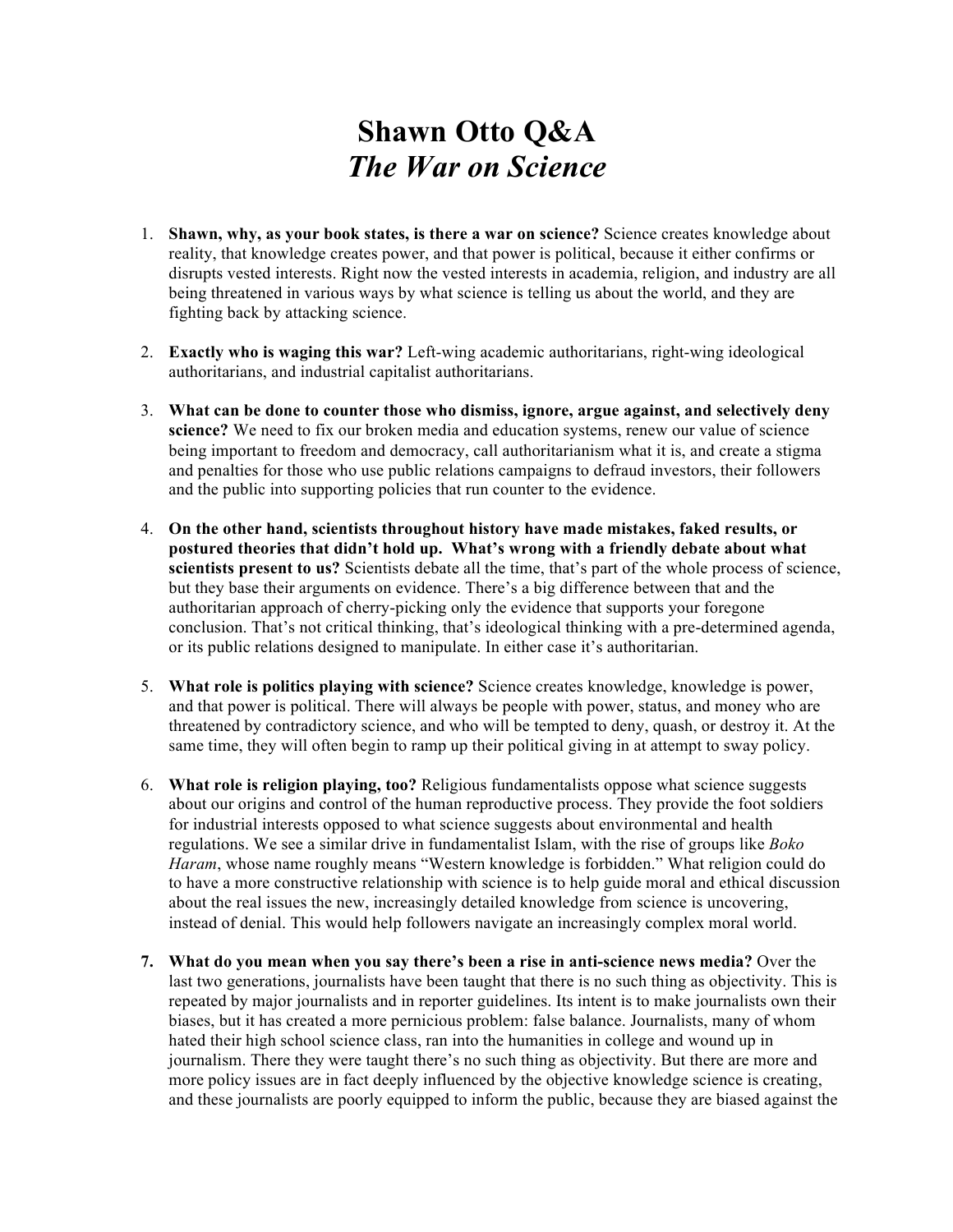idea of objective knowledge in the first place. So you'll see stories or split screens on TV where one half has a somewhat boring scientist speaking in paragraphs about the objective knowledge we've been able to establish based on tens of thousands of experiments, and the other half has a charismatic person articulately and passionately arguing an opinion that runs counter to the science, and the journalists think they've done their job, when in fact they've elevated extremist views, fueled partisanship, and created a false balance between knowledge and opinion.

- **8. How can we sustain a world when there's an ideological war on science?** The ideological war on science is coming from religious conservatives uncomfortable with what science is saying about origins and human reproduction, and in some cases about dominion and thus regulation. They deny science in order to impose their religious caliphate ideas, whether it's a Muslim caliphate or a Christian evangelical state, through taking over the government so they can "make disciples of all nations." It's a moral issue for them. They can be defeated in a democratic society when people who care about the ideal of secular democracy based on evidence take a stand against this kind of religious authoritarianism and discredit it in society.
- 9. **How will we get truth to win out? What are some steps that need to be taken?** We need to set a higher bar in journalism and education, and we need to find ways to inject science and reason back into our political dialogue, and to hold vested interests who deny science, through major PR campaigns seeking to influence policy, accountable for defrauding the public. This is why several countries now are looking at science debates as one option. By bringing politicians together with scientists, journalists, and the public, we can help ground the discussion in what we actually know from evidence instead of what sounds good as a sound bite, and in this way hold politicians and journalists to a higher standard. I go into many others in the book.
- 10. **Do you believe we've entered a new Dark Age? Why**? No. Science and technology are growing so advanced that most average people can no longer connect with them on a know-how level, so they're becoming effectively indistinguishable from magic. In that way, it is not unlike the disparity that existed during the dark ages between the educated few at the top of the ruling class and everyone else. Ignorance and fear make us vulnerable to manipulation by vested interests with political agendas. Are we in a new dark age? No. Science has never been more advanced. But are we in danger of entering a new dark age? Absolutely.
- 11. **In 2008, you formed an organization called ScienceDebate.org, to push for debates of science issues in the presidential election. We're now in the 2016 race. How do things look?** Not great. The leading republicans deny climate change and other science, such as vaccinations, and the media do little to hold them accountable. I spent hours negotiating with the democratic campaigns, trying to get them to attend a primary debate dedicated to the science issues that are impacting everyone's lives, to no avail. I had a network producer, but the campaigns said they would do it if the DNC pushed it, and the DNC said they would do it if the campaigns wanted, and it was the chicken and the egg. There's something wrong when you have Leonardo DiCaprio using his Oscar speech to talk about climate change but journalists and presidential candidates are largely ignoring science. There were two debates following the Paris accord, one republican and one democrat. This was a massive international accord involving nearly 200 countries to start to remake the world's economy and get us off carbon, and not one of the journalists in either debate asked a single question about climate change. And that's just one example.
- 12. **President Obama seemed to support science and the global climate meltdown movement, but was he able to get any meaningful legislation passed in 7 ½ years on these issues?** In his first state of the union speech, Obama asked Congress to send him a climate bill that put a cap on carbon. The House complied, with 8 Republicans votes. But he underestimated the opposition and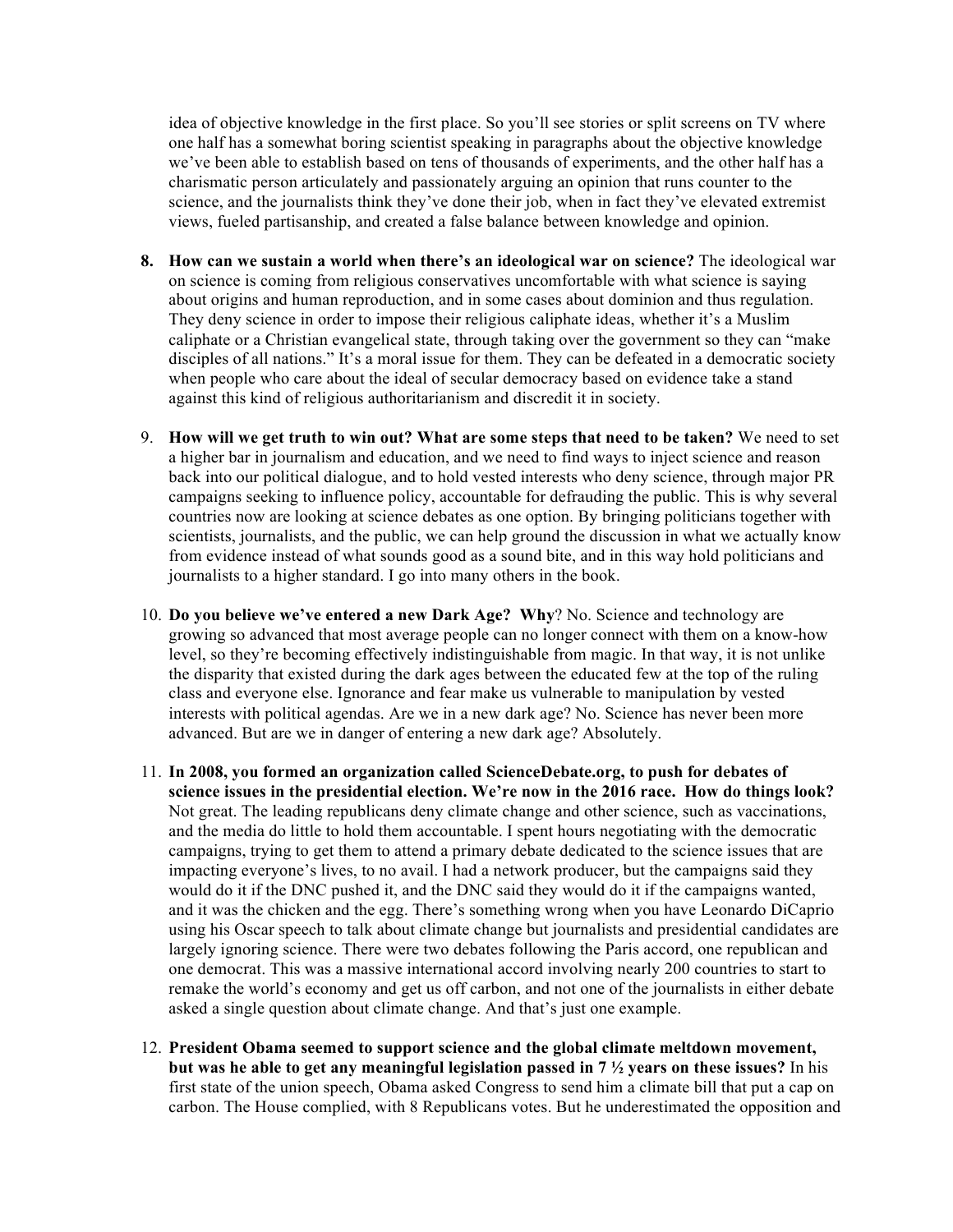didn't come out fighting aggressively on it, and that left a lot of room for folks like CEI and Americans for Prosperity to wedge an opening and eventually kill it in a Democraticallycontrolled senate, which was remarkable. It was a brilliant campaign on their part. After that, he really seemed to step away from the scientists he'd put into his cabinet. He banned the words climate change, everyone had to talk about the new energy economy instead. He then attempted to address it on his own via the Clean Power Plan, but the courts are still involved in that.

- 13. **It seems with the advances of genetics, robotics, astronomy, bioengineering and all areas of science – coupled with our improved ability to locate and share information via the Internet – shouldn't this be a golden era for the scientific advancement of humanity?** It is, and that's part of the problem. It's the very speed and complexity of the advances that is causing much of the issue. As power is placed in the hands if the individual, so is disinformation, and the arguments over what is real and what isn't that once happened on a societal level are being disaggregated down to the individual level, and individuals are picking and choosing what to believe based on political and emotional factors. We need a new model for the age of science.
- 14. **Is the world looking to science and technology to address the very problems that it doesn't even fully acknowledge to exist? What happened to common sense, strong political will, and fact-based policy making?** Well that's certainly true in the case of climate change and the talk of geoengineering: just let the smart people handle it for us. We'll outsource that. But as Rush Holt once said when we copresented together in Missouri, if the science shows that it's our collective individual actions that are causing the problem, then it's reasonable to look at changing our collective individual actions as the way to solve the problem, and that's as much a policy approach as it is a science one. It's also the crux of the political argument we're having right now on a wide variety of topics from guns to climate: where to draw the line between individual rights and responsibilities, or in other words between my fist and your face. That government exists to prevent the "wild west" seems lost to a generation where psychology-based marketing is largely geared toward self-fulfillment and lifestyle.
- 15. **If science offers a remedy to a problem, why are policy makers increasingly unwilling to pursue such a solution?** Because policymakers are increasingly influenced by the spending of vested interests. Most of them don't have science advisors and in America they have closed their science advisory body, the Office of Technology Assessment, and so they largely rely on lobbyists and the Internet for their science information, neither of which are very reliable sources. They sometimes have scientists in to present in committee, but in the end it's about getting reelected for many of them. It's hard to say "I'm going to do what the evidence suggests even if it's not popular with the people that could run ads and PR campaigns against me." And on the other hand, they also want to please the squeakiest wheel, and so they seek to find a compromise.
- 16. **You say the debate over science now extends to engineering as well. How so?** The growing sophistication of science and engineering is causing a split between the science-literate and those who are not. People often think of political attacks against scientists. But now we see engineers being, for example, arrested by science-illiterate law enforcement officers who fear that they are making bombs or compromising national security. This happened last year to the chair of Temple University's physics department, Xi Xiaoxing, when the FBI arrested him for passing the design for a pocket heater to China. Except it turned out that the FBI agents didn't know what the design was, and it wasn't for a pocket heater at all. Then there was the case of Ahmed Mohamed, who likes robotics and electronics. He brought a clock he'd made to school and was arrested by Texas authorities who thought it might be a bomb. When we are ignorant, our fears (and things that go along with fear, like racism and nationalism) become the fallback, as they appear to have been in these two cases.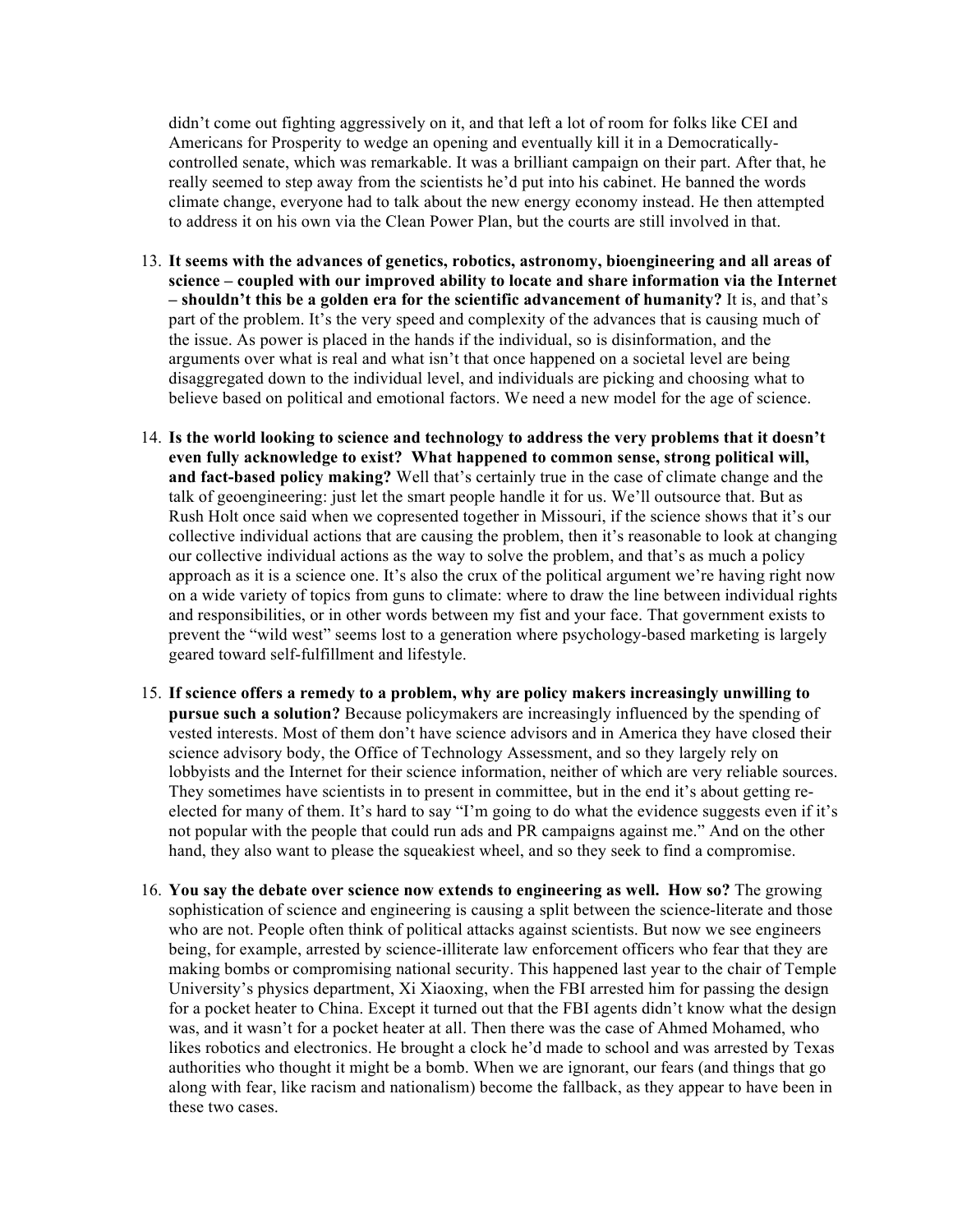- 17. **Is science outpacing the ability of governments or citizens to fully grasp its findings?** No. People are smart, and even those who haven't studied science can understand it when the process is broken down and explained to them so they can see it with their own eyes and reason through it. The problem is that we rarely do that, and because science is now so complex, with new science standing on a foundation of older science, there's more and more explanation that has to be done, and we have a generation of elected officials who were taught with postmodern methods that presume objectivity is false to begin with, so we've literally got the impassioned blind leading the slightly less impassioned blind in many cases. So the Idiocracy is spreading.
- 18. **You state the George W. Bush presidency was profoundly anti-science. How has that distorted current debates about science?** He took an authoritarian approach. By denying access to journalists that challenged him, he cowed them on coverage of the Iraq War rationale and other areas. He appointed ideologues that replaced science with ideological views on the NASA and CDC websites and banned scientists like James Hansen from talking directly to the media. He elevated faith-based initiatives that were contradicted by science, and did the same thing in reproductive medicine and environmental regulations. He made loving science and being politically conservative almost mutually exclusive as a political strategy, and they really are not.
- 19. **Your book details how historically scientists have always been opposed, initially, by the politicians or clergy leaders of the day. But you also showed how science was right and eventually won out. Why are we still repeating the same mistakes today?** I wouldn't say they've always been opposed, but it's happened often because science is a creatively disruptive process. New knowledge is commercialized and vested interests are built up on it. Then even newer science comes along and shows aspects of the knowledge underpinning the old vested interests to be flawed, and that poses a threat. Pesticides in the environment, oil and climate change, etc. What's important is to realize this will happen, and to develop policies to protect the science and the less powerful and to allow for change to happen in an orderly way.
- *20.* **When did scientific truth become subjective**? It's not, but a lot of academics became confused with the rise of postmodernism and the claims by people like Thomas Kuhn that science only progresses in sudden mystical paradigm shifts after resistance to new knowledge is overcome. This is nonsense. A friend of mine recently voted to deny the tenure of a fellow professor who taught that we can't know for certain that Earth goes around the sun. He was overruled by other humanities professors on the tenure committee who thought she was right, and told him to read Kuhn. We can't really know anything since all knowledge can be overturned, they argued. Kuhn and other postmodernists confused the process of science with its politics. But in fact, knowledge progresses much more like a pack of dogs after a fox, sniffing in all sorts of holes and bushes, than a revolution. What "revolutions" there have been were anticipated by other scientists, and included and expanded the prior knowledge rather than overturning it. Scientists are generally both cautious and open-minded, and they love embracing the cutting edge because that's where progress is happening and careers are made and remade. Kuhn got it all wrong. Science is not about subjective beliefs that are clung to by a curmudgeonly power elite until a new subjective belief overturns them. It's about how we slowly cull what is provisionally objectively true from all the perceptual, psychological, social, identity, spiritual, gender, emotional and other biases that cloud our judgment and confuse us, until we are left with knowledge that we can confirm no matter who does the measuring. We call this sort of knowledge objective, and it is our primary tool for making progress and for fighting authoritarianism alike.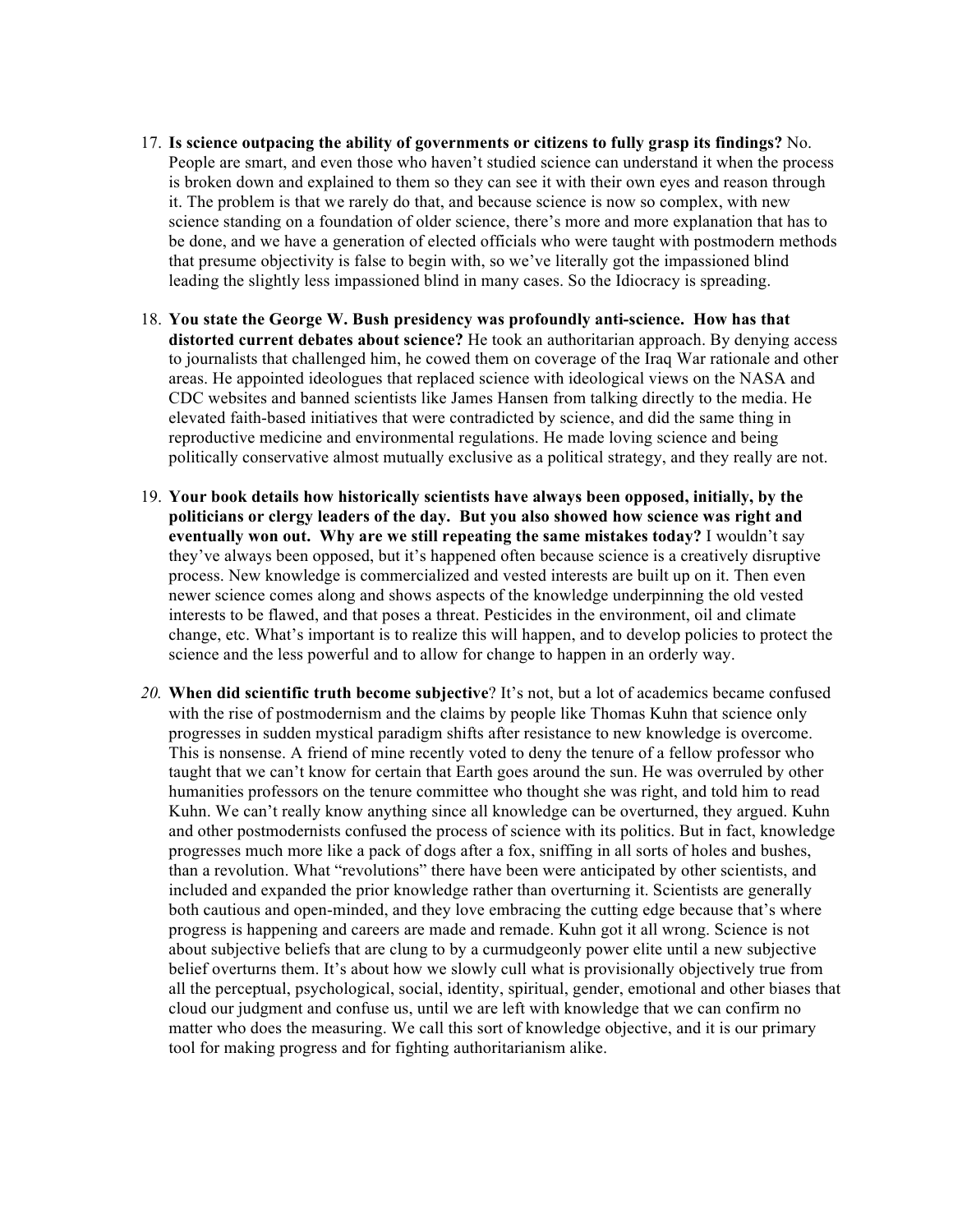# **Selected Excerpts**

## **Can We Manage The Scientific Revolution?**

Over the course of the next forty years, science is poised to create more knowledge than humans created in all of recorded history, completely redefining our concepts about – and power over – life and the physical and mental worlds as we assume editing control over the genetic code and mastery in our understanding of the brain. One only has to recall the political battles fought over past scientific advances to see that we are in for a rocky ride. How that rush of new knowledge will impact life, how it will be applied through technology and law, and whether our societies and government will be able to withstand the immense social and economic upheavals it will bring depends upon whether we can update our political process to accommodate it. Can we manage the next phase of the scientific revolution to our advantage, or will we become its unwilling victims?

## **We Are Now 100% Dependent On Science To Solve Our Problems**

As we are being overwhelmed by new scientific and technological developments, we also are facing a host of legacy challenges caused by commercialization of the incomplete scientific knowledge of the past. Thanks to early science, humans have prospered, but at a cost: significant climate disruption, unprecedented environmental degradation, massive extinction of other species, vast economic and power inequities, and a world armed to the teeth with the products of a military-industrial complex, including weapons that could destroy nearly all life on the planet.

Without a better way of incorporating science into our policy-making, democracy may ultimately fail its promise. We now have a population that we cannot support without destroying our environment – and the developing world is advancing by using the same model of unsustainable development. We are 100 percent dependent on science and technology to find a solution.

#### **The Battle For The Future**

Science and engineering are providing us with increasingly clear pictures of how to solve many of our challenges, but policymakers are increasingly unwilling to pursue the remedies that scientific evidence suggests. Instead, they take one of two routes: deny the science, or pretend the problems don't exist. Vast areas of scientific knowledge and the people that work in them are under daily attack in a fierce war on science. Scientific advances in public health, biology and the environment and being resisted or rolled back. Political and religious institutions the world over are pushing back against much of science and reason in a way that is threatening social and economic stability.

# **Are People Making Responsible Decisions?**

Can it be that science has simply advanced too far? That the problems are too big or too complex, or that knowledge is now too inaccessible to normal citizens to make good decisions – decisions in their own best interest? In a world dominated by science that requires extensive education to fully grasp, can democracy still prosper, or will the invisible hand finally fall idle? Are the people still sufficiently well informed to be trusted with their own government?

#### **The Media, Scientists & Politicians Don't Use The Same Math**

Another part of the problem may be that journalists, scientists, and politicians each approach questions of fact from differing perspectives. Journalists look for conflict to find an angle, so there are always two sides to every story. Bob says  $2+2=4$ . Mary says it is 6. It sounds surprising, but Mary may have legitimate reasons for her perspective. The media outlet gets a good headline and an interesting story, the controversy rages, and newspapers or web clicks are sold. A scientist would say that, based on the knowledge built up from observation, one of these claims can be sown to be objectively false and it's